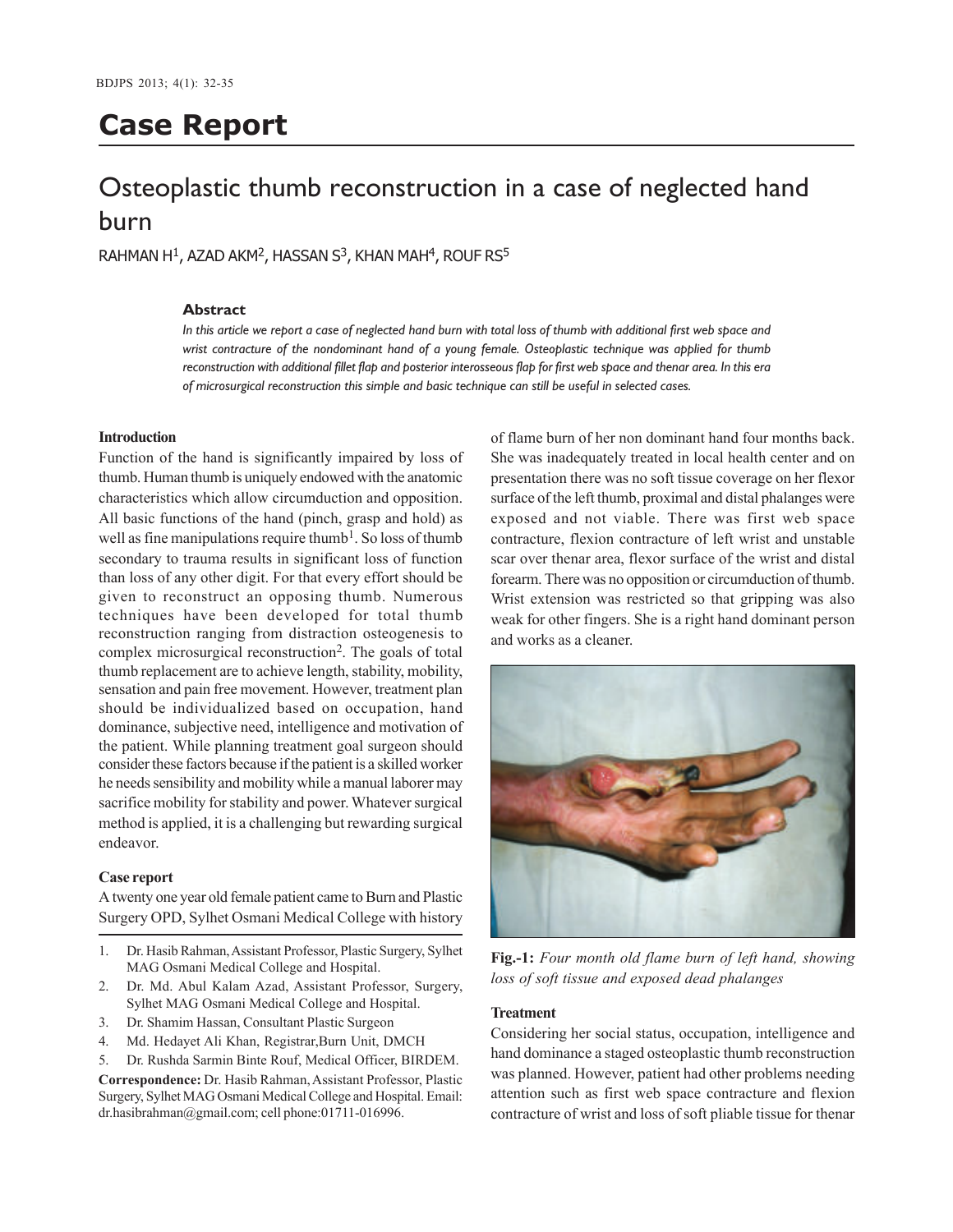Bangladesh Journal of Plastic Surgery Vol. 4, No. 1, January 2013

area. Dorsal skin of the thumb was healthy and was planned to use as fillet flap for first web space. But first of all, patient needed debridement of all dead bones.

Srep 1: debridement of all dead bones (proximal and distal phalanges with head of first metacarpal)



**Fig.-2:** *all dead bones removed including both phalanges and head of first metacarpal. Note that dorsal skin was preserved for use as a fillet flap for first web space.*

Step 2: Release of first web space and reconstruct it with fillet flap.

Step 3: Release of wrist contracture and excision of all scar over thenar area.

Step 4: Posterior inter-osseous flap was raised to cover thenar area and raw area resulted from release of wrist contracture.



**Fig.-3:** *PIA flap raised*



**Fig.-4:** *PIA flap inset over thenar area*

Step 5: Harvesting cortico-cancellous iliac crest bone graft. Harvested bone graft was 7X1.5X1.5cm. Bone graft was fixed with 1<sup>st</sup> metacarpal with K-wires.



**Fig.-5:** *Harvesting iliac crest bone graft*



**Fig.-6:** *bone graft fixed with K wire*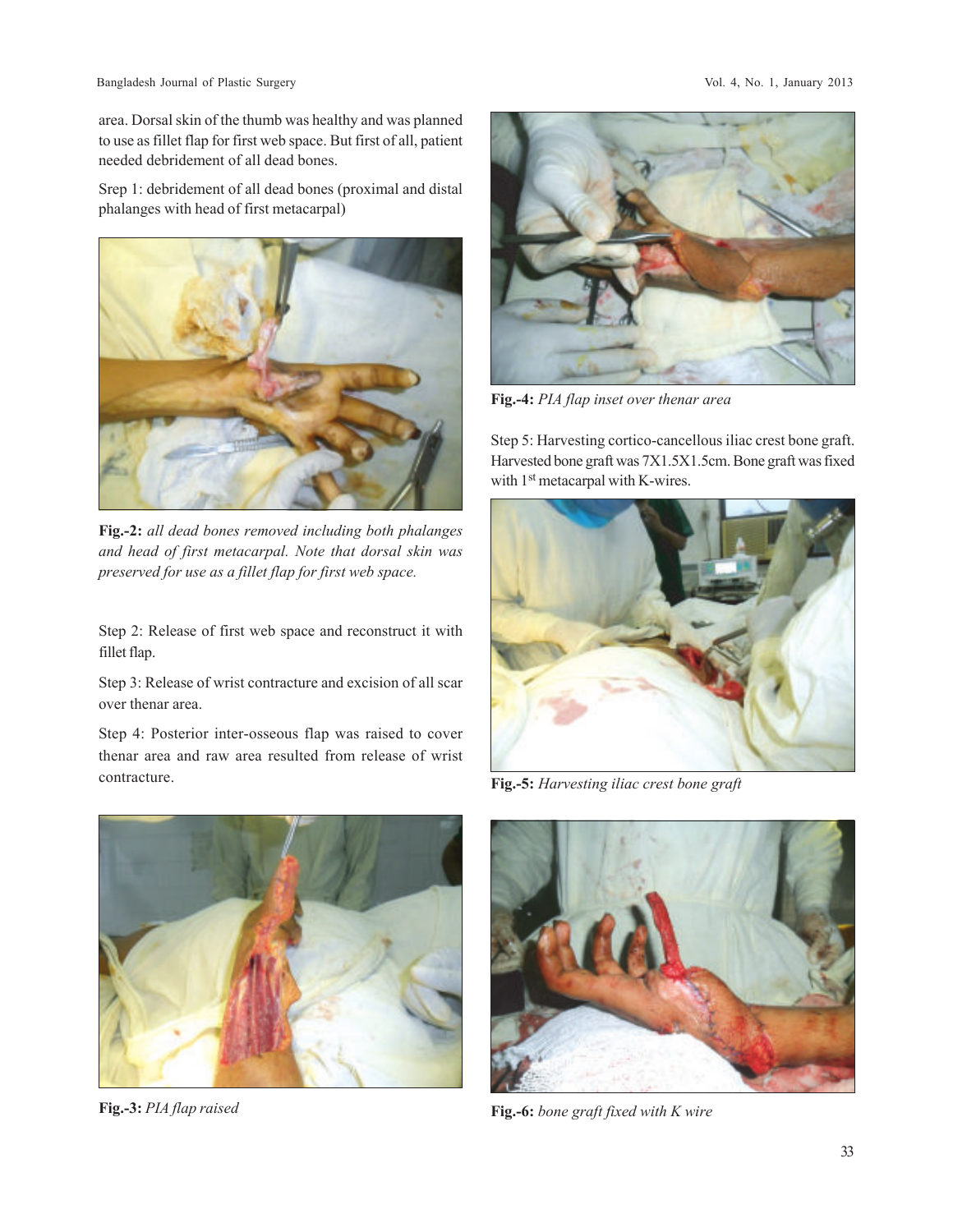Step 6: Groin flap to cover corticocancellous bone graft.



**Fig.-7:** *Groin flap cover of bone graft*

Step 7: Groin flap divided at 3rd week. K-wires removed at 8 weeks.

**Follow-up**: Patient was reviewed after six months and found to have good holding, moderate opposition and pinching movement.



**Fig. 8 (a)**



**Fig 8(a) (b):** *showing holding a glass and a cell phone* **Fig. 8 (b)**



**Fig 9:** *satisfactory pinching and opposition*

## **Discussion**

Osteoplastic techniques are based on combining a nonvascularized bone graft with a tube pedicle flap for adding length to the thumb. However these reconstructions exhibit poor sensations and significant bone resorption over time<sup>3,4</sup>. Nevertheless osteoplastic reconstruction is useful when amputation is at the distal metacarpal level and when a functional carpometacarpal joint and intrinsic muscle cone is present. In addition this method may be the best option if the other fingers are normal or too badly damaged for transfer or when microsurgical reconstruction is not possible<sup>5</sup>. In general terms it is well established that microsurgical reconstruction with toe transfer and its modifications are the best option for total thumb reconstruction<sup>6</sup>. But the need to individualize the treatment based on her/his occupation, hand dominance and functional requirement cannot be over emphasized. In this case, presence of necrotic bone, unstable scars and contracture made the surgical planning difficult. Considering her occupation, intelligence and hand dominance microsurgical options were not considered. At the same time condition of the other fingers as well as her soft tissue loss and contracture made her a poor choice for pollicization. Another interesting fact in this case is that contracture release and soft tissue cover of the wrist and thenar area with posterior interosseous flap was done in the same sitting. Classic osteoplastic reconstruction described by Nicoladini required multiple stages starting with tubed pedicle flap, its division and finally fixation of bone graft<sup>5</sup>. In this case we put the bone graft in the same sitting within tube pedicle (Groin) flap with additional fillet flap for first web space and posterior interosseous flap for wrist and thenar area. Although it required additional operating time, in the long run treatment cost and total period of treatment was reduced. Functional review after six months showed the patient having satisfactory basic functions of hand. Reconstructed thumb was a bit bulky with poor aesthetic appearance. Sensation could be improved with a